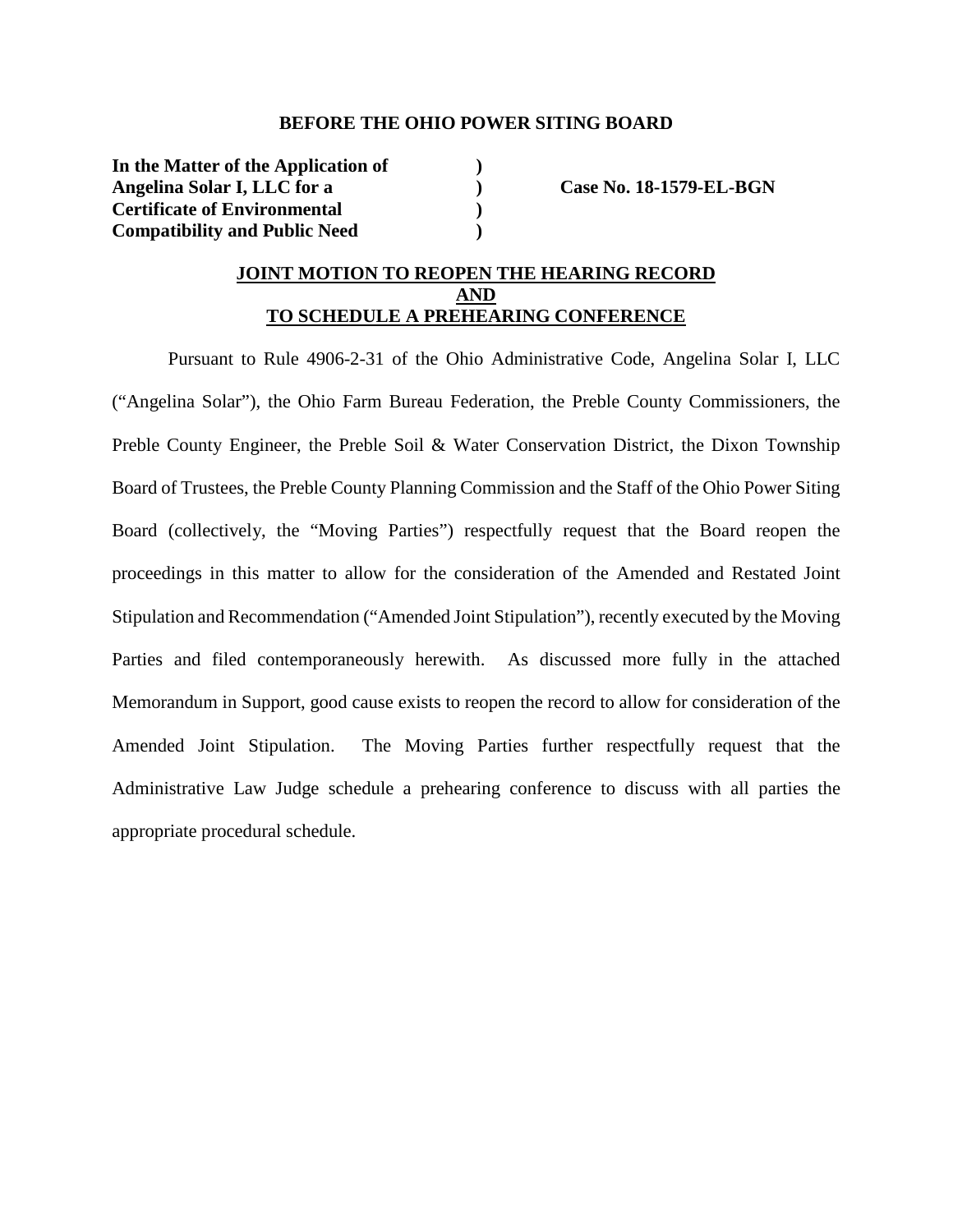# Respectfully submitted,

## /s/ Jodi Bair per authorization (ms)

Jodi Bair (0062921) Assistant Attorney General Public Utilities Section 30 E. Broad Street, 16<sup>th</sup> Floor Columbus, OH 43215-3793 (614) 644-8599 jodi.bair@ohioattorneygeneral.gov

Attorneys for Ohio Power Siting Board Staff

/s/ Amy Milam per authorization (ms) Chad A. Endsley (0080648) Chief Legal Counsel Leah F. Curtis (0086257) Amy M. Milam (0082375) Ohio Farm Bureau Federation 280 North High Street P.O. Box 182383 Columbus, OH 43218-2383 (614) 246-8258 cendsley@ofbf.org lcurtis@ofbf.org amilam@ofbf.org

Attorneys for Ohio Farm Bureau Federation

/s/ Kathryn West per authorization (ms) Kathryn M. West (0073813) Assistant Prosecuting Attorney Preble County Prosecutor's Office 101 E. Main Street Eaton, OH 45320 (937) 456-8156

Attorney for the Preble County Engineer, the Preble Soil & Water Conservation District, and the Preble County Planning Commission /s/ Michael J. Settineri

Michael J. Settineri (0073369), Counsel of Record Vorys, Sater, Seymour and Pease LLP 52 East Gay Street Columbus, OH 43215 (614) 464-5462 mjsettineri@vorys.com

Attorneys for Angelina Solar I, LLC

/s/ Dylan Borchers per authorization (ms) Dylan F. Borchers (90690) BRICKER & ECKLER LLP 100 South Third Street Columbus, OH 43215-4291 Telephone: (614) 227-2300 Facsimile: (614) 227-2390 E-Mail dborchers@bricker.com

Attorneys for Preble County Commissioners

/s/ Katheryn West per authorization (ms) Kathryn M. West (0073813) Assistant Prosecuting Attorney Preble County Prosecutor's Office 101 E. Main Street Eaton, OH 45320 (937) 456-8156

Attorney for the Board of Trustees of Dixon Township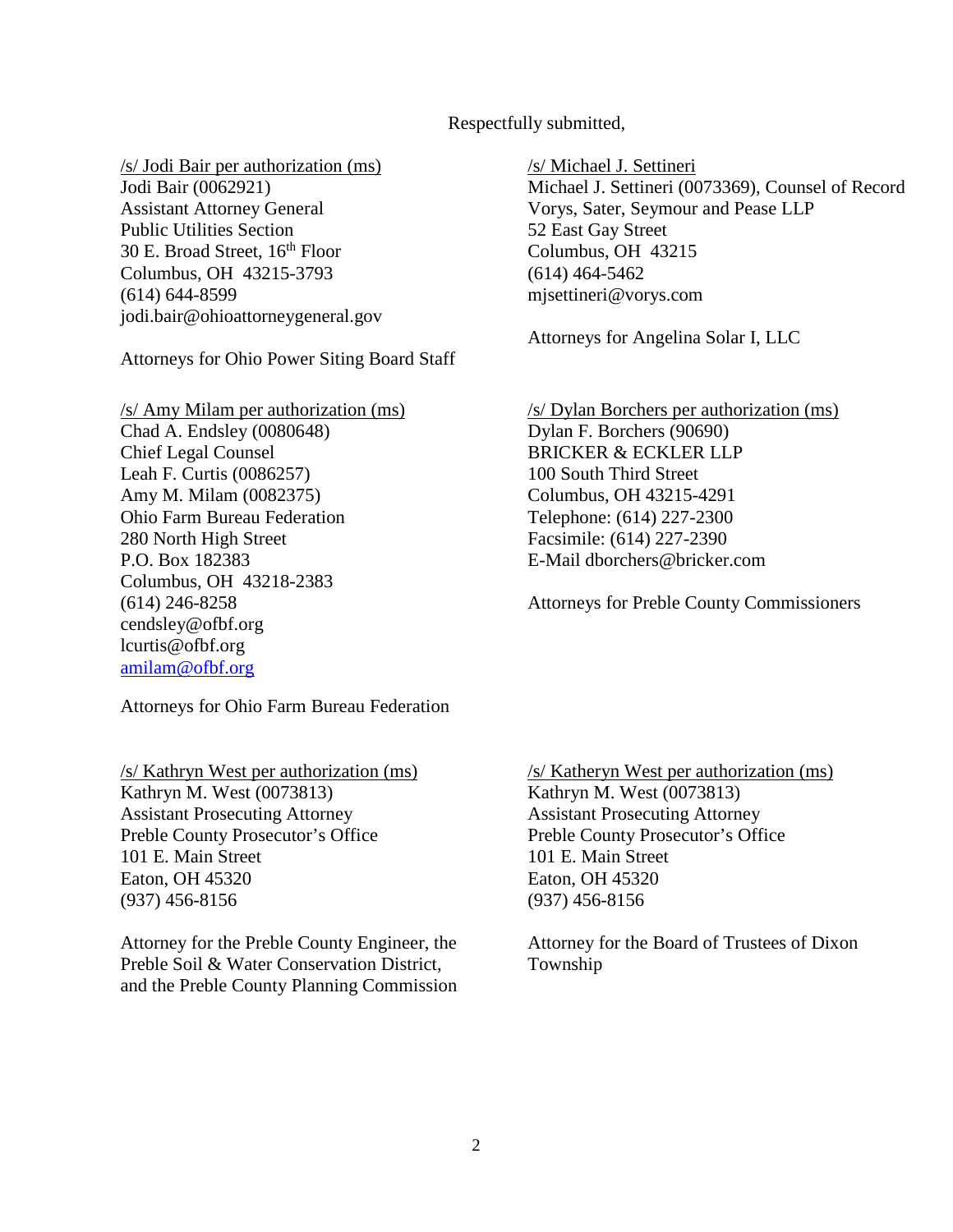#### **MEMORANDUM IN SUPPORT**

# **I. INTRODUCTION**

Through this motion, Angelina Solar I, LLC ("Angelina Solar"), the Ohio Farm Bureau Federation, the Preble County Commissioners, the Preble County Engineer, the Preble Soil & Water Conservation District, the Dixon Township Board of Trustees, the Preble County Planning Commission and the Staff of the Ohio Power Siting Board (collectively, the "Moving Parties") seek to reopen the record in this proceeding because the Moving Parties have executed and filed an Amended and Restated Joint Stipulation (the "Amended Joint Stipulation"). The Board has not issued a decision in this matter yet (the hearing concluded and briefs were filed by the parties in 2019). Importantly, the Amended Joint Stipulation presents both revised and new conditions that are more protective than the conditions in the original stipulation submitted on the record. Reopening the record will allow Angelina Solar to present both the Amended Joint Stipulation and allow parties to present testimony supporting the changes presented in the Amended Joint Stipulation. Accordingly, under Rule 4906-2-31 of the Ohio Administrative Code, good cause exists to reopen this proceeding. *See e.g. In the Matter of the Appl. of Icebreaker Windpower, Inc.*, Case No. 16-1871-EL-BGN, Entry filed May 22, 2019 (finding good cause under Rule 4906-2-31 of the Ohio Administrative Code to reopen the record where certain parties had entered into an amended stipulation that would supersede and replace the existing stipulation).

## **II. PROCEDURAL BACKGROUND**

On June 14, 2019, a Joint Stipulation and Recommendation was filed by Angelina, the Ohio Farm Bureau Federation, the Preble County Commissioners, the Preble County Engineer, the Preble Soil & Water Conservation District, the Board of Trustees of Israel Township, the Board of Trustees of Dixon Township, the Preble County Planning Commission, and the Staff of the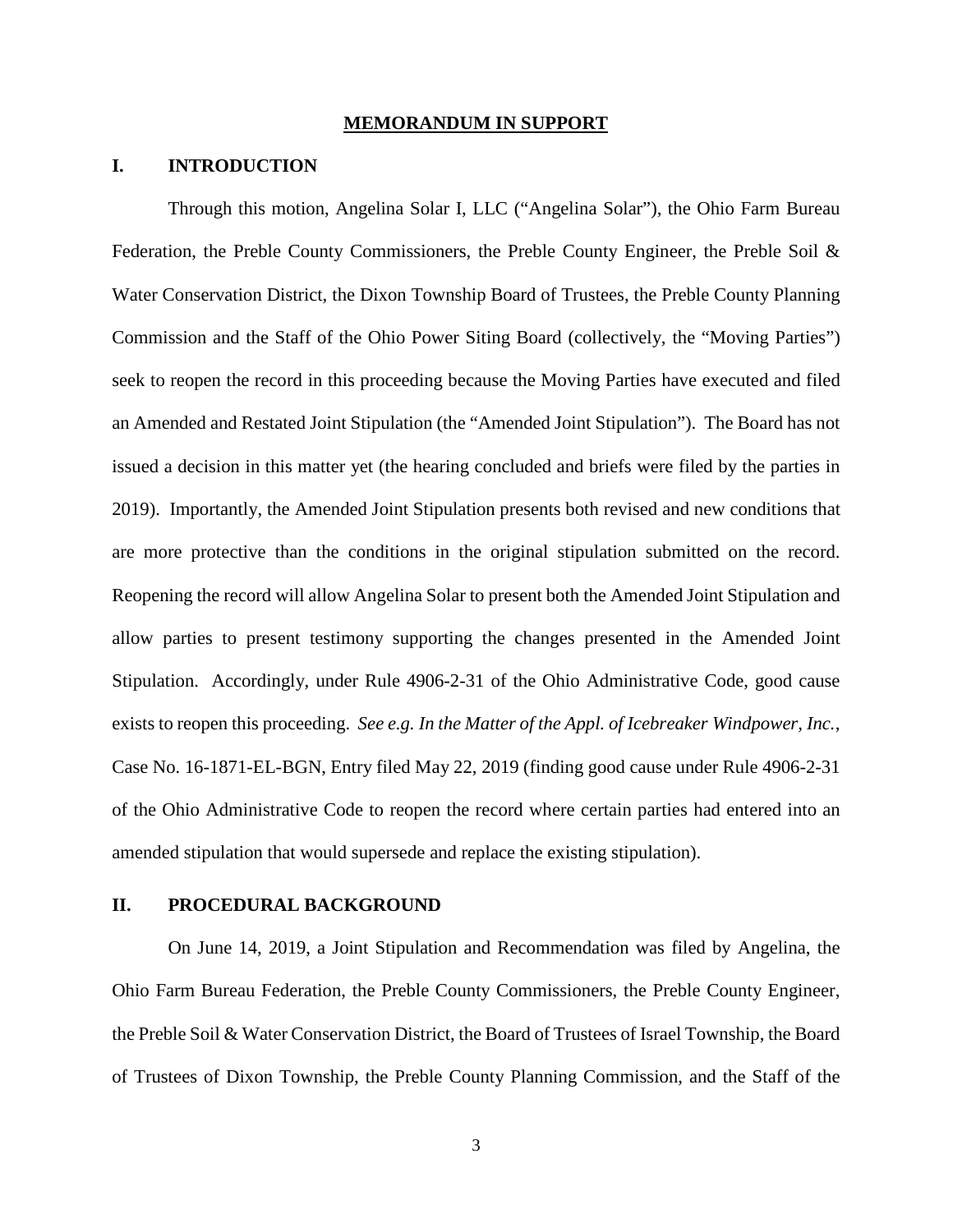Ohio Power Siting Board. On July 31, 2019, the adjudicatory hearing, which was originally called and continued on May 14, 2019, was held at the offices of the Board. The hearing continued for three additional days on August 1, 10, and September 10, at which time the hearing record closed. Post-hearing briefing was completed on November 1, 2019. As of this date, a final order has not issued in the proceeding.

#### **III. LAW AND ARGUMENT**

#### **A. Standard of Review**

Rule 4906-2-31 of the Ohio Administrative Code states that "the board or the administrative law judge may, upon their own motion or upon motion of any person for good cause shown, reopen a proceeding at any time prior to the issuance of a final order." Under the rule, "[a] motion to reopen a proceeding shall specifically set forth the nature and purpose. If the purpose is to permit the presentation of additional evidence, the motion shall specifically describe the nature and purpose of the requested reopening of such evidence and shall set forth facts showing why such evidence could not with reasonable diligence have been presented earlier in the proceeding." The Board has previously found good cause exists to reopen the record where the parties have entered into an amended stipulation. *See In the Matter of the Appl. of Icebreaker Windpower, Inc.*, Case No. 16-1871-EL-BGN, Entry filed May 22, 2019 (finding good cause under OAC 4903-2-31(A) to reopen the record where certain parties had entered into an amended stipulation that would supersede and replace the existing stipulation); *See also In the Matter of the Appl. of Nestlewood Solar I LLC*, Case No. 18-1546-EL-BGN, Entry filed February 5, 2020 (finding good cause to reopen the record under Rule 4906-2-31 of the Administrative Code where the parties had executed a supplement to the original stipulation).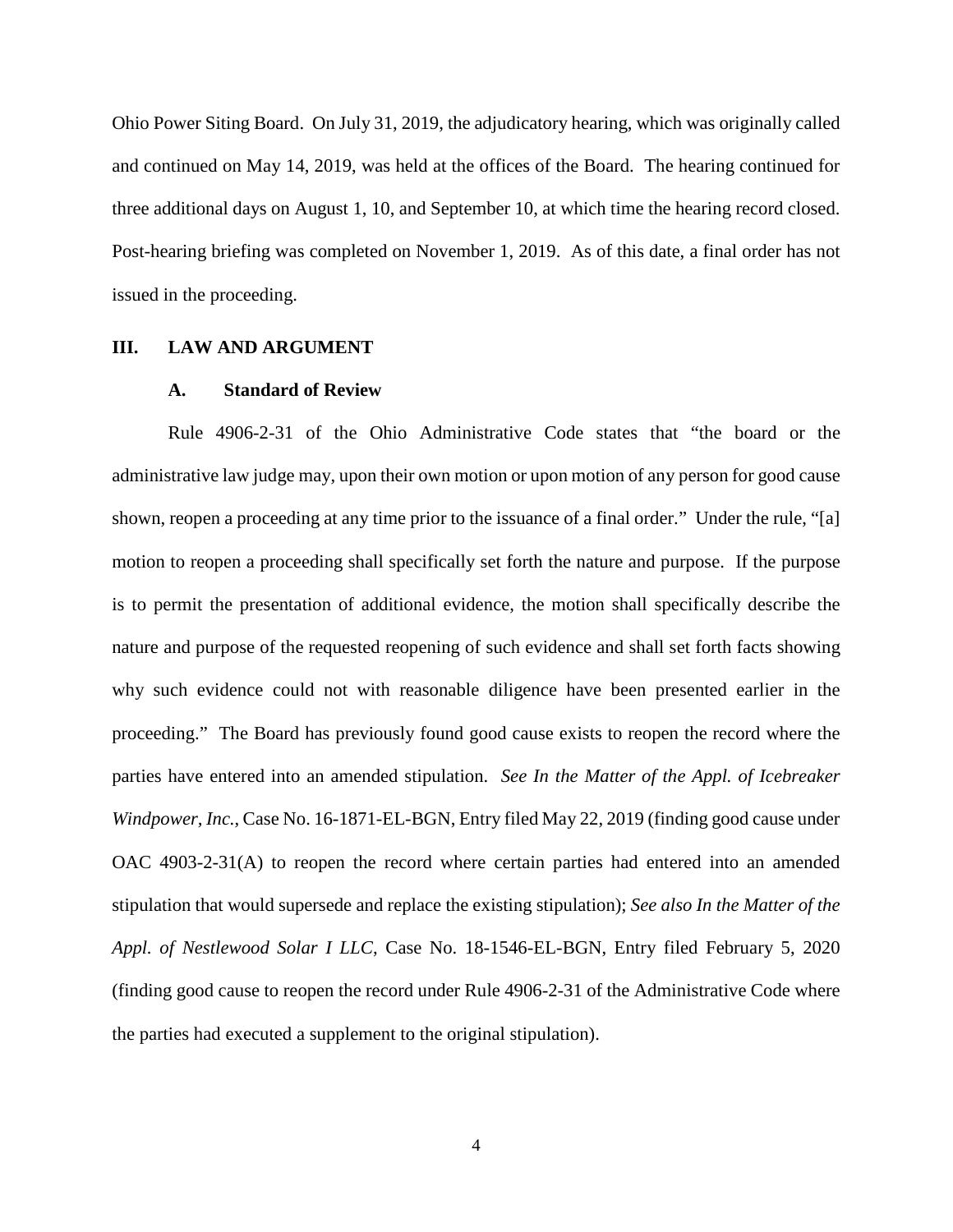## **B. Good Cause Exists to Reopen the Record in this Proceeding**

Good cause exists to reopen the record in the matter at bar because the Moving Parties and Staff have recently executed and filed the Amended Joint Stipulation.<sup>1</sup> Following the adjudicatory hearing and the parties' respective post-hearing briefing last year, the parties engaged in a series of discussions and negotiations regarding the potential for a revised and amended stipulation based, in part, on issues that were raised during the hearing and in the post-hearing briefing. That effort has now proved fruitful and the Moving Parties have executed the Amended Joint Stipulation.

The Amended Joint Stipulation includes both new conditions and revised conditions which the Moving Parties would like to present to the Board for its consideration in this matter. The Moving Parties and Staff have incorporated a new condition (Condition 30) related to the management of potential post-construction stormwater flows and also a new condition (Condition 31) regarding certificate authority that has been recently incorporated by the Board into other certificates. The Amended Joint Stipulation also includes revisions to ten previously proposed conditions, including adding project setbacks, cultural resources, visual screening and lighting, complaint resolution, drainage and drain tile, road maintenance, and decommissioning (Conditions 1, 3, 9, 11, 13, 16, 18, 20, 26 and 29). The new conditions and condition revisions reflect the negotiations between the parties to this matter, the ongoing development of the project, as well as additional commitments being made by Angelina Solar (including a project setback commitment).

If this motion is granted, Angelina Solar will present the Amended Joint Stipulation and plans to support the Amended Joint Stipulation and the new conditions and revised conditions, with supporting testimony. Angelina Solar anticipates testimony from six witnesses to support the

<sup>&</sup>lt;sup>1</sup> The Amended Joint Stipulation has been filed contemporaneously with this Motion.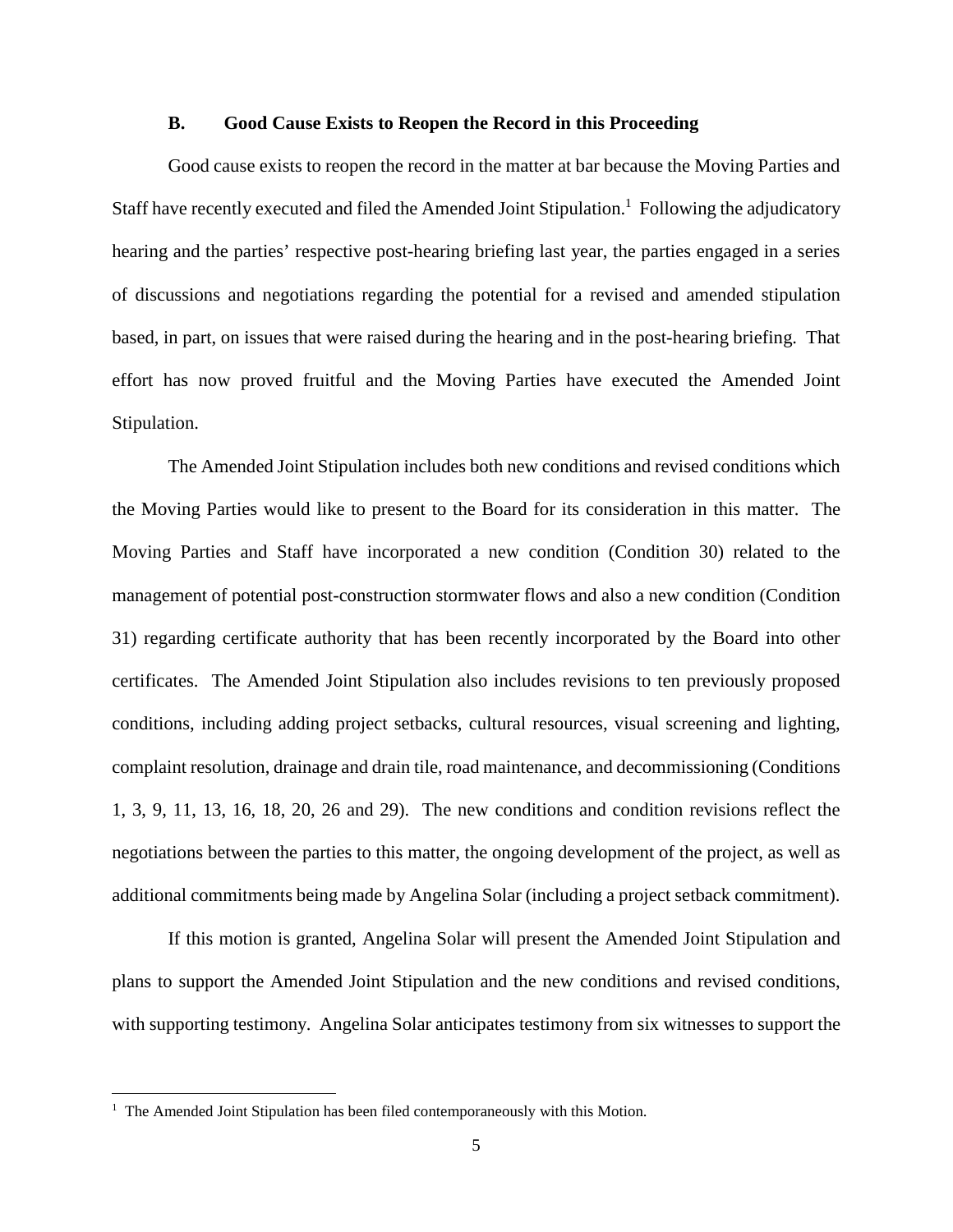revisions and new conditions. None of this evidence could have been presented earlier in the proceeding as the negotiations that resulted in the Amended Joint Stipulation commenced after briefing was completed. Reopening the record will allow the Board to consider the Amended Joint Stipulation and the testimony supporting the revisions and testimony. Notably, the Board has allowed the presentation of an amended stipulation with supporting testimony in prior proceedings. *See e.g. Icebreaker Windpower,supra*, and *Nestlewood Solar, supra*.

## **IV. CONCLUSION**

In conclusion, for good cause shown, the Moving Parties respectfully request that the Administrative Law Judge reopen the record to allow for consideration of the Amended Joint Stipulation filed contemporaneously herewith and request that the Administrative Law Judge schedule a prehearing conference to discuss with the parties the appropriate procedural schedule.

Respectfully submitted,

/s/ Jodi Bair per authorization (ms) Jodi Bair (0062921) Assistant Attorney General Public Utilities Section 30 E. Broad Street, 16<sup>th</sup> Floor Columbus, OH 43215-3793 (614) 644-8599 jodi.bair@ohioattorneygeneral.gov

Attorneys for Ohio Power Siting Board Staff

/s/ Michael J. Settineri Michael J. Settineri (0073369), Counsel of Record Vorys, Sater, Seymour and Pease LLP 52 East Gay Street Columbus, OH 43215 (614) 464-5462 mjsettineri@vorys.com

Attorneys for Angelina Solar I, LLC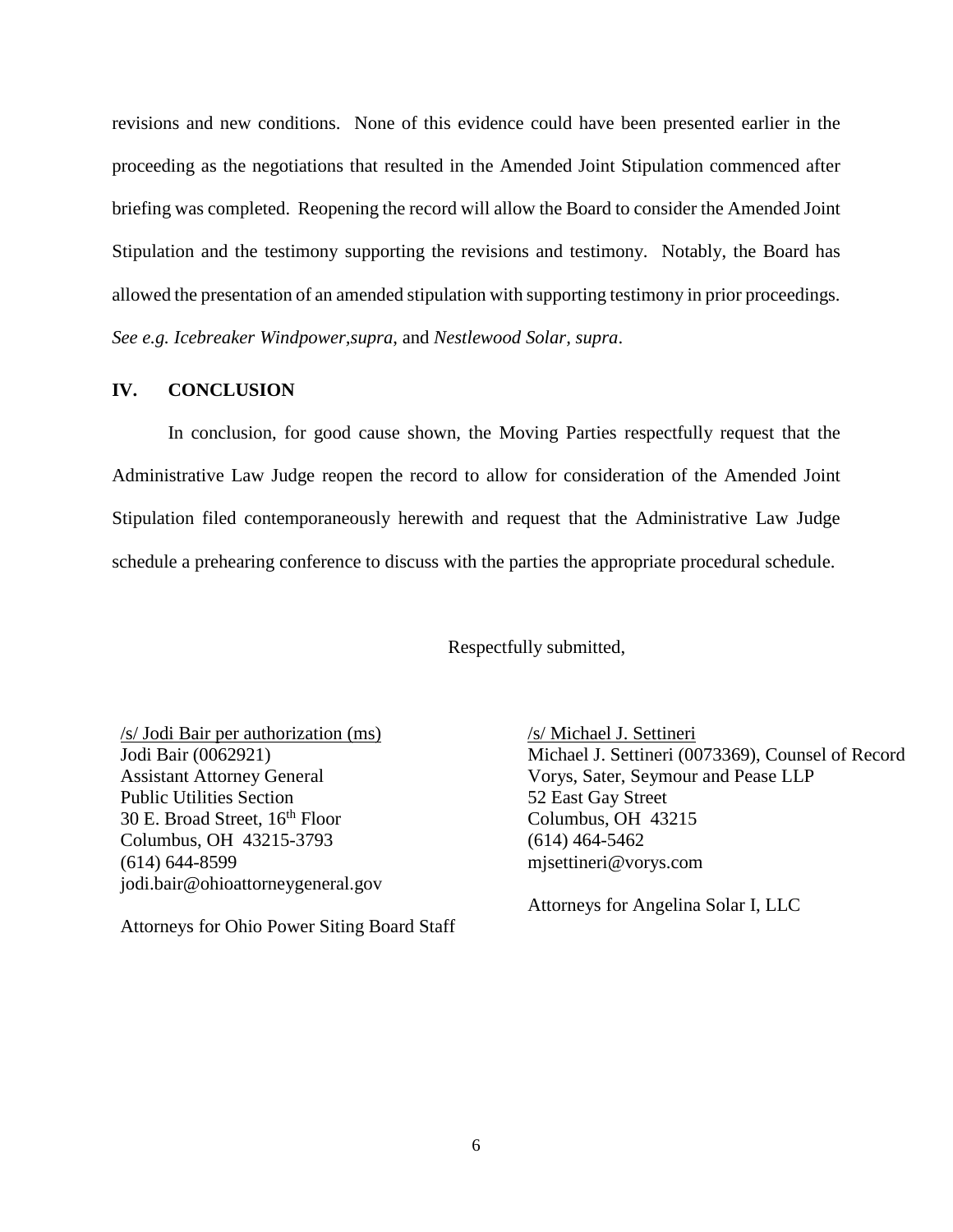/s/ Amy Milam per authorization (ms) Chad A. Endsley (0080648) Chief Legal Counsel Leah F. Curtis (0086257) Amy M. Milam (0082375) Ohio Farm Bureau Federation 280 North High Street P.O. Box 182383 Columbus, OH 43218-2383 (614) 246-8258 cendsley@ofbf.org lcurtis@ofbf.org amilam@ofbf.org

/s/ Dylan Borchers per authorization (ms) Dylan F. Borchers (90690) BRICKER & ECKLER LLP 100 South Third Street Columbus, OH 43215-4291 Telephone: (614) 227-2300 Facsimile: (614) 227-2390 E-Mail dborchers@bricker.com

Attorneys for Preble County Commissioners

Attorneys for Ohio Farm Bureau Federation

/s/ Kathryn West per authorization (ms) Kathryn M. West (0073813) Assistant Prosecuting Attorney Preble County Prosecutor's Office 101 E. Main Street Eaton, OH 45320 (937) 456-8156

Attorney for the Preble County Engineer, the Preble Soil & Water Conservation District, and the Preble County Planning Commission /s/ Katheryn West per authorization (ms) Kathryn M. West (0073813) Assistant Prosecuting Attorney Preble County Prosecutor's Office 101 E. Main Street Eaton, OH 45320 (937) 456-8156

Attorney for the Board of Trustees of Dixon Township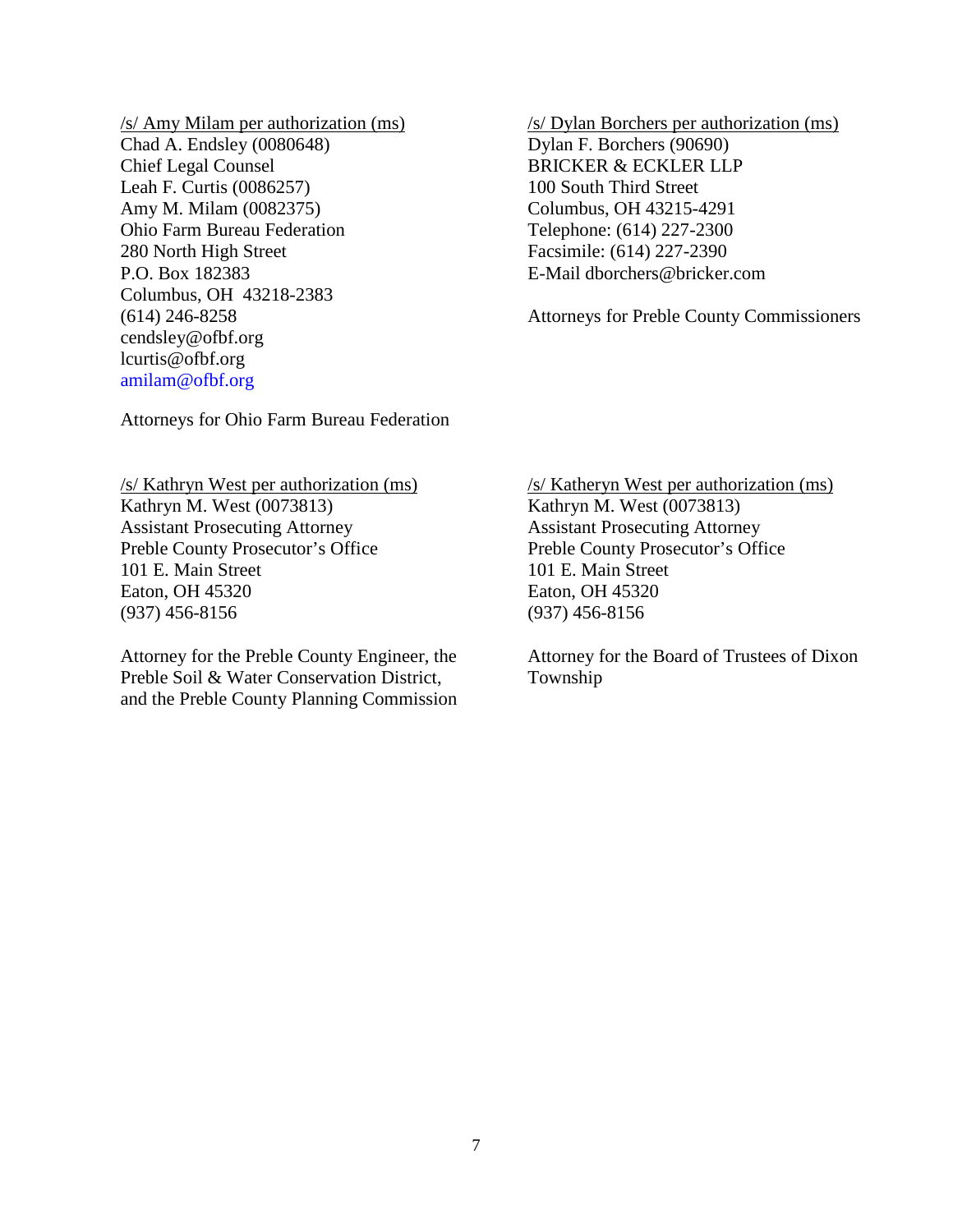# **CERTIFICATE OF SERVICE**

The Ohio Power Siting Board's e-filing system will electronically serve notice of the filing of this document on the parties referenced on the service list of the docket card who have electronically subscribed to the case. In addition, the undersigned certifies that a courtesy copy of the foregoing document is also being sent via electronic mail on July 29, 2020 to:

Jodi Bair jodi.bair@ohioattorneygeneral.gov

Kathryn West kwest@prebco.org

Thaddeus Boggs tboggs@fbtlaw.com

Leah Curtis lcurtis@ofbf.org

Jack Van Kley jvankley@vankleywalker.com Dylan Borchers dborchers@bricker.com

W. Joseph Scholler jscholler@fbtlaw.com

Chad Endsley cendsley@ofbf.org

Amy Milam amilam@ofbf.org

Chris Walker cwalker@vankleywalker.com

> /s/ Michael J. Settineri Michael J. Settineri